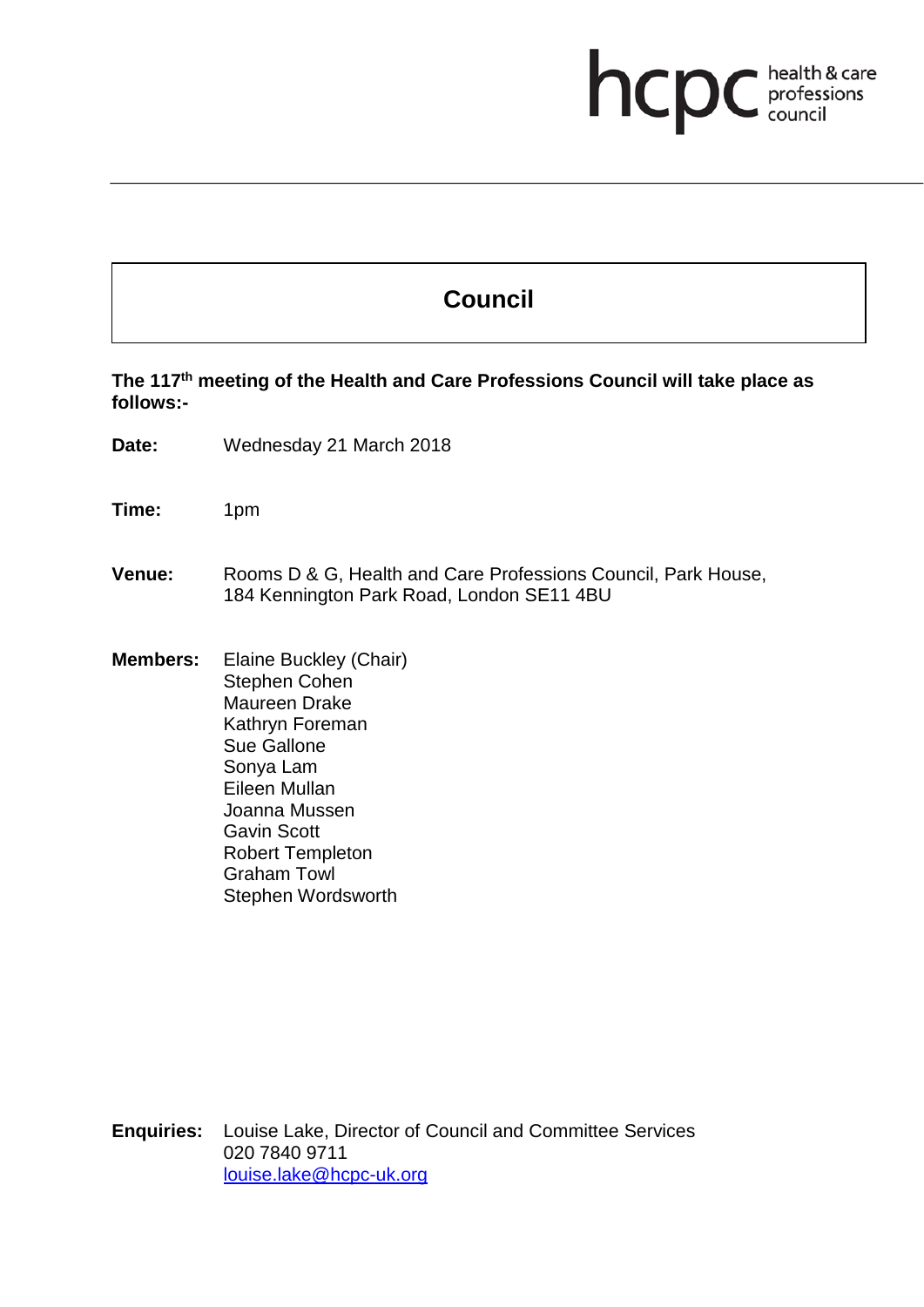| 1 <sub>1</sub> | <b>Chair's welcome and introduction</b>                                                                                | verbal                                                           |              |
|----------------|------------------------------------------------------------------------------------------------------------------------|------------------------------------------------------------------|--------------|
| 2.             | <b>Apologies for absence</b>                                                                                           | verbal                                                           |              |
| 3.             | <b>Approval of agenda</b>                                                                                              | verbal                                                           |              |
| 4.             | <b>Declaration of Members' interests</b>                                                                               | verbal                                                           |              |
| 5.             | Minutes of the Council meeting of 7th February 2018<br>For discussion and approval<br>Claire Amor - Governance Manager | enclosure 1                                                      |              |
| 6.             | <b>Matters arising</b><br>To note<br>Claire Amor - Governance Manager                                                  |                                                                  | enclosure 2  |
| 7.             | Chair's report<br><b>For discussion</b><br>Elaine Buckley - Chair of HCPC                                              |                                                                  | enclosure 3  |
| 8.             | Items from Marc Seale - Chief Executive as follows:-                                                                   |                                                                  |              |
|                | (i)                                                                                                                    | <b>Chief Executive report</b><br><b>For discussion</b>           | enclosure 4  |
|                | (ii)                                                                                                                   | <b>Social Work England</b><br><b>For discussion</b>              | verbal       |
|                | (iii)                                                                                                                  | <b>Corporate Plan</b><br>For discussion and approval             | enclosure 5  |
|                | (iv)                                                                                                                   | <b>Key Performance Indicators</b><br>For discussion and approval | enclosure 6  |
| 9.             | <b>Registrant numbers forecast</b><br><b>For discussion</b><br>Roy Dunn - Head of Business Process Improvement         |                                                                  | enclosure 7  |
| 10.            | Items from Andy Gillies – Director of Finance as follows:-                                                             |                                                                  |              |
|                | (i)                                                                                                                    | <b>Five Year Plan</b><br><b>For discussion</b>                   | enclosure 8  |
|                | (ii)                                                                                                                   | 2018/19 budget<br>For discussion and approval                    | enclosure 9  |
|                | (iii)                                                                                                                  | <b>Insurance Disclosures</b><br><b>To Note</b>                   | enclosure 10 |

11. Items previously considered by the Education and Training Committee as follows:-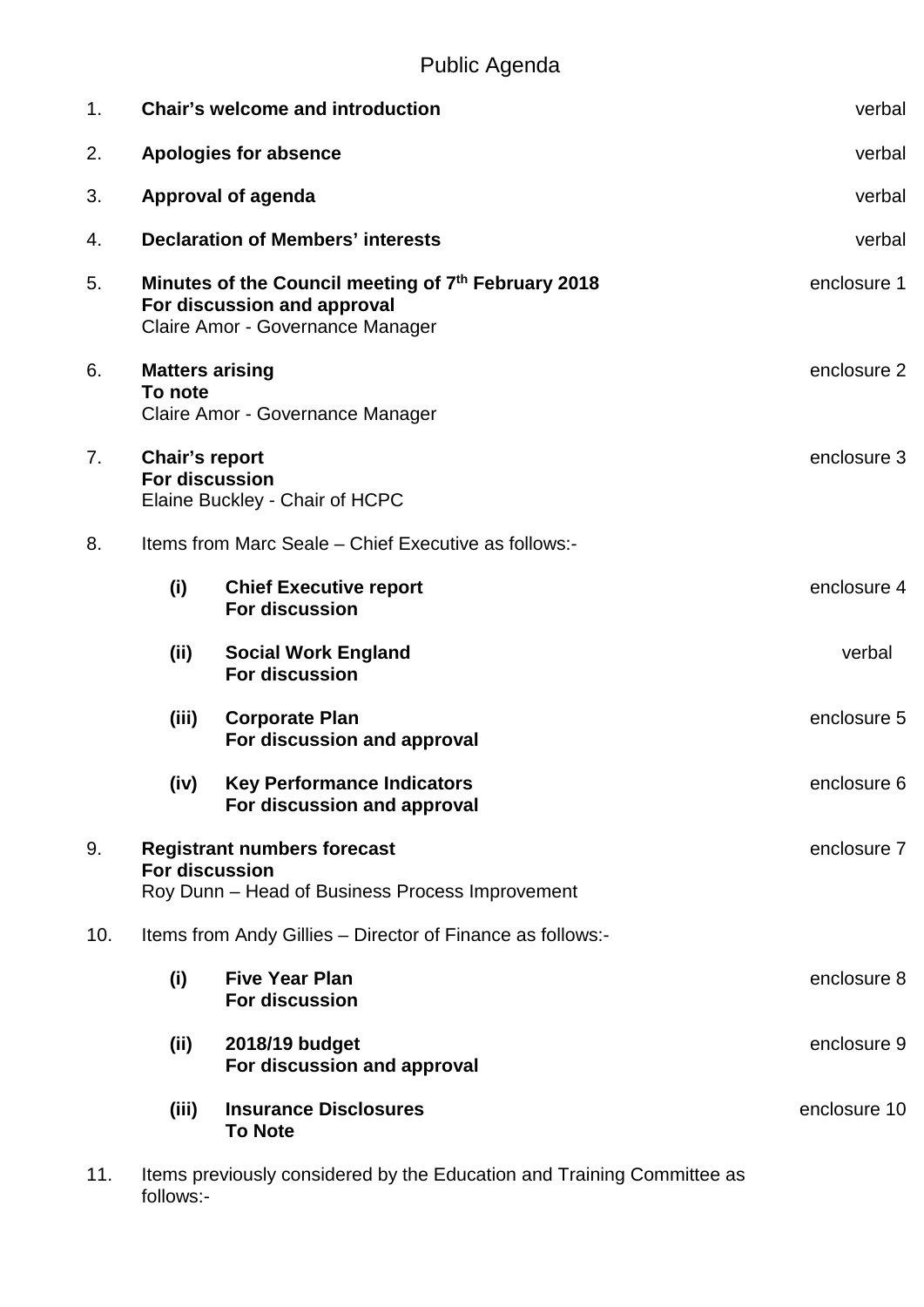### **Stephen Wordsworth – Chair of the Committee**

|     | (i)                                     | Minutes of the Committee meeting held on 1 March 2018<br><b>For information</b>                                                | enclosure 11 |
|-----|-----------------------------------------|--------------------------------------------------------------------------------------------------------------------------------|--------------|
|     | (ii)                                    | Threshold level of qualification for enstry to the Register<br>for Paramedics<br>For discussion and approval                   | enclosure 12 |
| 12. | follows:-                               | Items from John Barwick – Acting Director of Fitness to Practise as                                                            |              |
|     | (i)                                     | <b>Fitness to Practise Case Progression Plan 2018/19</b><br>For discussion and approval                                        | enclosure 13 |
|     | (ii)                                    | Format of the Fitness to Practise annual report<br>For discussion and approval                                                 | enclosure 14 |
| 13. |                                         | <b>Surrey Research Action Plan</b><br>For discussion and approval<br>Katherine Timms – Acting Director of Policy and Standards | enclosure 15 |
| 14. | February 2018<br><b>For information</b> | Minutes of the meeting of the Tribunal Advisory Committee held on 19<br>Claire Amor - Secretary to the Committee               | enclosure 16 |
| 15. | <b>For information</b>                  | Minutes of the meeting of the Audit Committee held on 6 March 2018<br>Stephen Cohen - Chair of the Committee                   | enclosure 17 |
| 16. | <b>For information</b>                  | Minutes of the Remuneration Committee held on 13 March 2018<br>Graham Towl - Chair of the Committee                            | enclosure 18 |
| 17. | Any other business                      | Previously notified and agreed by the Chair                                                                                    | Verbal       |
| 18. | <b>Future agenda items</b>              |                                                                                                                                | Verbal       |
| 19. |                                         | Meeting evaluation including discussion format of Council                                                                      | Verbal       |
| 20. | London SE11 4BU.                        | Date and time of next meeting:<br>Thursday 24 May 2018 at 1pm at Park House, 184 Kennington Park Road,                         | Verbal       |
|     | 11am.                                   | Council meeting to be preceeded by a private members' meeting at                                                               |              |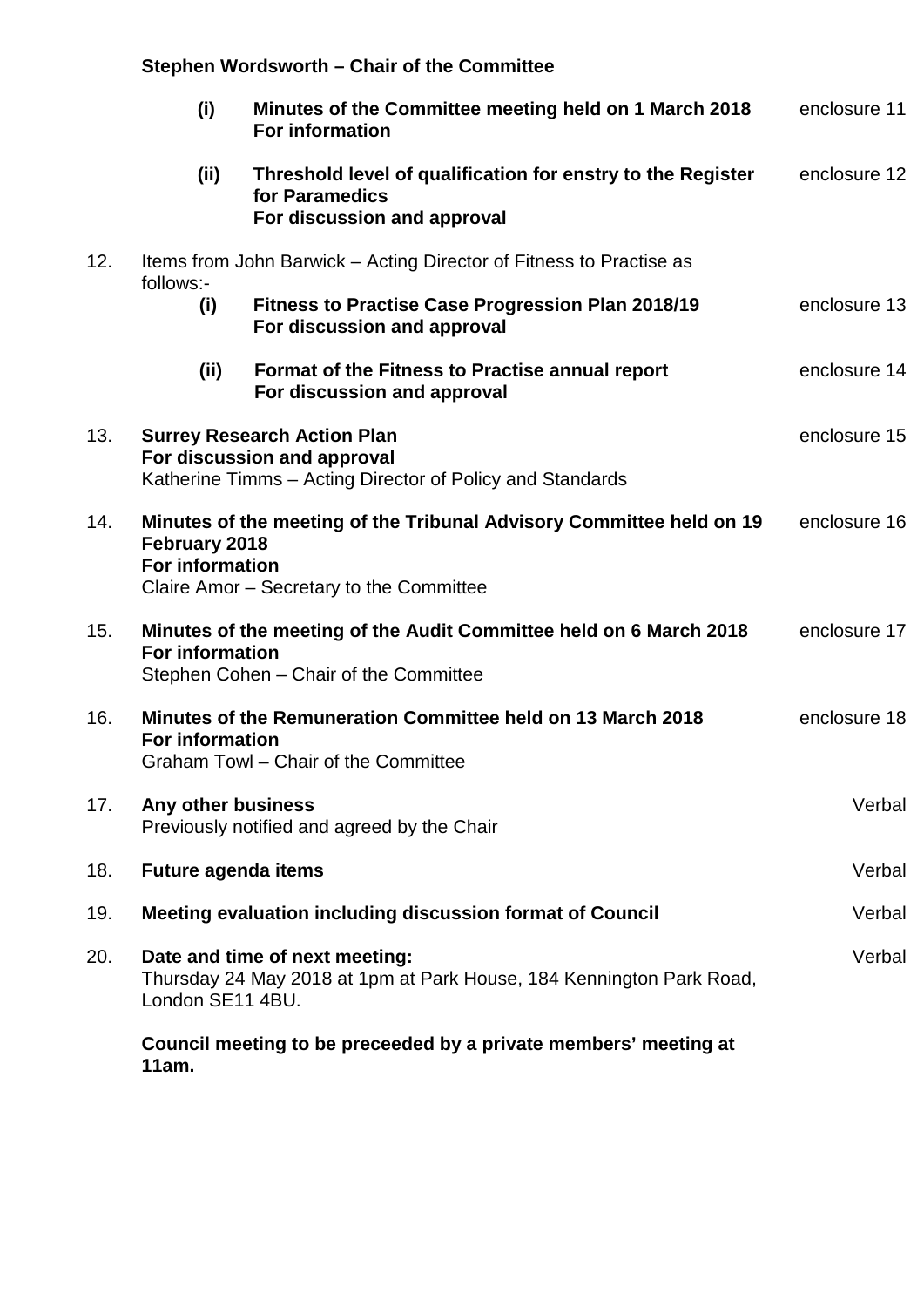#### 21. **Resolution**

The Council is invited to adopt the following:

'The Council hereby resolves that the remainder of the meeting shall be held in private, because the matters being discussed relate to the following;

- (a) information relating to a registrant, former registrant or application for registration;
- (b) information relating to an employee or office holder, former employee or applicant for any post or office;
- (c) the terms of, or expenditure under, a tender or contract for the purchase or supply of goods or services or the acquisition or disposal of property;
- (d) negotiations or consultation concerning labour relations between the Council and its employees;
- (e) any issue relating to legal proceedings which are being contemplated or instituted by or against the Council;
- (f) action being taken to prevent or detect crime to prosecute offenders; the source of information given to the Council in confidence; or
- (h) any other matter which, in the opinion of the Chair, is confidential or the public disclosure of which would prejudice the effective discharge of the Council's functions.'

| <b>Item</b> | <b>Reason for Exclusion</b> |
|-------------|-----------------------------|
| 22          | b, d                        |
| 23(i)       | С                           |
| 23(ii)      | С                           |
| 23(iii)     | С                           |
| 24          | С                           |
| 25(i)       | b, d                        |
| 25(ii)      |                             |
| 26          |                             |

## 22. **Minutes of the private part of Council held on 7th February 2017 For discussion and approval**

Claire Amor - Governance Manager

#### 23. **Items from Andy Gillies – Director of Finance as follows:-**

**For discussion and approval**

| (i)   | 2018/19 budget (Private appendix)<br>For discussion and approval                                             | enclosure 20 |
|-------|--------------------------------------------------------------------------------------------------------------|--------------|
| (ii)  | Authority to sign grant agreement with the Department for<br><b>Education</b><br>For discussion and approval | enclosure 21 |
| (iii) | Authority to sign lease documents                                                                            | enclosure 22 |

enclosure 19